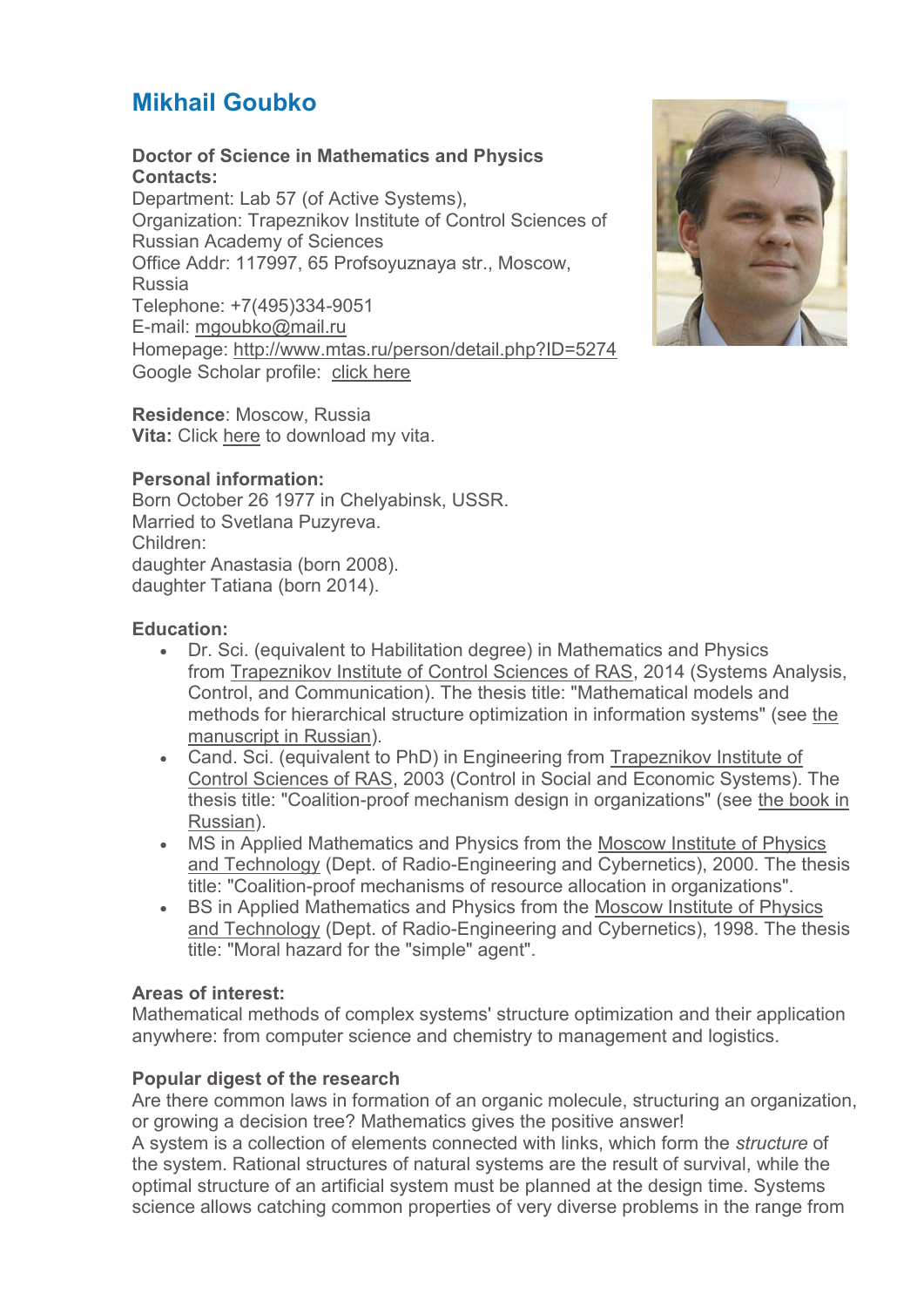communication network design to business processes enhancement, while combinatorial optimization provides the toolkit of universal solution methods.

The clue is the property of *locality* often met in real life. If the degree of optimality of each element of a structure depends only on how the system is structured in the neighborhood of this element, then the structure can be considered as a chain of braced rings, and the optimal structure design reduces to sequential selection of optimal elements ("rings") and their optimal connection (but do not forget to care for the desired size and the style of a "chain armor" being sewed!)

In the classic Huffman algorithm lying in the core of most archiving utilities an optimal coding tree is built in a bottom-up fashion by sequentially joining the roots of two branches of minimum "weight" under a single node. It can be surprising to get know that organic molecules with the lowest boiling temperature follow the similar formation rule. The same formula is used to calculate both the optimal user menu breadth (the number of options simultaneously available to a user on a screen of his or her iPhone for the most convenient navigation), and the optimal span of control (the number of immediate subordinates) in an efficient organization structure.

Many other general laws in complex structure design are revealed during the ongoing long-term fundamental research program. The developed algorithms, routines, and analytical techniques find their application in technology and management.

#### **Full-time appointments:**

2014-..., [Trapeznikov Institute of Control Sciences of RAS,](http://www.ipu.ru/) Lab 57, Leading researcher 2004-2014, [Trapeznikov Institute of Control Sciences of RAS,](http://www.ipu.ru/) Lab 57, Senior researcher

2000-2004, [Trapeznikov Institute of Control Sciences of RAS,](http://www.ipu.ru/) Lab 57, Researcher

## **Courses taught:**

2000-2006 "Game theory" module in "Control in Organization" course for graduate students of the Moscow Institute of Physics and Technology (see [the course book](http://www.mtas.ru/search_results.php?publication_id=1653) in Russian)

2003-2006 "Decision-making under fuzzy information" module in "Control in Organization" course for graduate students of the Moscow Institute of Physics and Technology (see [the lectures notes](http://www.mtas.ru/search_results.php?publication_id=2703) in Russian)

2011 "Business Process Management Systems" module in "Operational management" course for graduate students of the Moscow University of Management

2013-... "Discrete Optimization Problems of Project Management" course for graduate students of the Moscow Institute of Physics and Technology

#### **Editorial positions:**

[Large-Scale Systems Control](http://ubs.mtas.ru/) (2008-2014 executive editor, 2015-... deputy editor-inchief)

[Automation and Remote Control](http://www.springer.com/mathematics/journal/10513) (2015-...)

Zavodskaya Laboratoriya: diagnostika materialov, [http://zldm.ru](http://zldm.ru/)

#### **Conferences organization:**

XXVI EURO-INFORMS European Conference on Operational Research, Rome (2013), stream organizer

IV International Conference "Game Theory and Management", St Petersburg (2010), section chair

International Conference "Large-Scale Systems Control", Moscow (2009), program committee

III All-Russian Young Scientists Conference on Control Problems, Moscow (2008),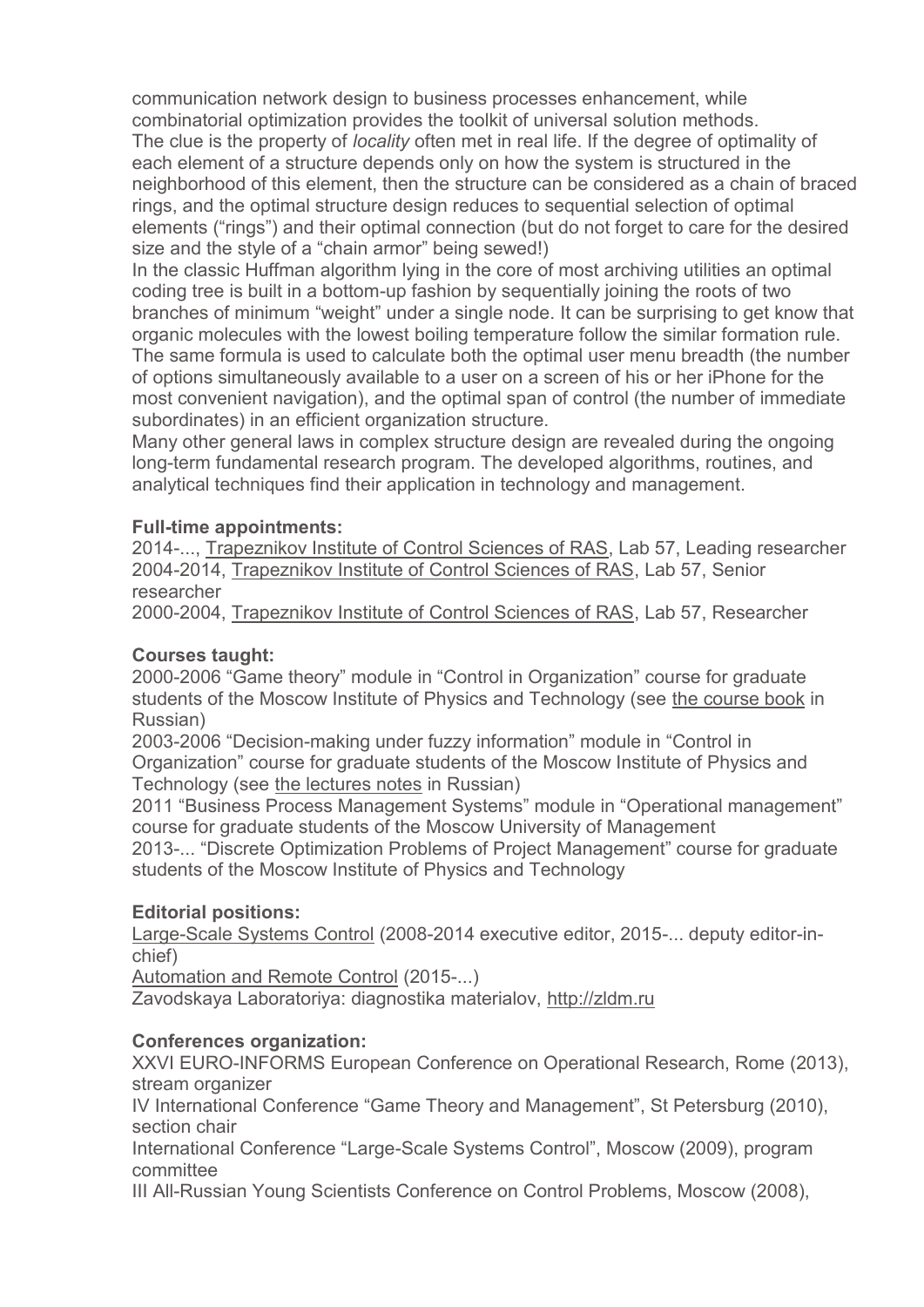program committee

Innovations Management International Conference, Moscow (2006, 2010), program committee

International Conference "Theory of Active Systems", Moscow (2005, 2011, 2014), program committee

Scientific Conference of Moscow Institute of Physics and Technology, Moscow (2005, 2006), section chair

#### **Plenary talks:**

International Conference "Theory of Active Systems", Moscow (2011), Moscow, Russia, "Applications of the theory of hierarchy optimization" [\(slides in Russian\)](http://mtas.ru/upload/library/2011PlenaryTalkGoubko2.pdf) International Conference "Management in Large-Scale Systems" (MLSD'2013), Moscow, Russia, "Structure Design in Complex Systems: Optimization and Game theory" [\(the abstract in Russian\)](http://mtas.ru/search/search_results.php?publication_id=19134)

International Conference "Theory of Active Systems", Moscow, Russia (2014), "Optimizing structure of active systems"

[XXXVII session of "Cybernetics of Power Systems" seminar,](http://www.npi-tu.ru/index.php?id=4925) Novocherkassk, Russia (2015), "Control problems in Power Grids"

#### **Other activities:**

Content manager of "The Theory of Control in Organizations" Internet site: [http://www.mtas.ru](http://www.mtas.ru/)

Manager of [TheMenuDesigner](http://mtas.ru/person/goubko/themenudesigner) project (the prototype of the automated tool for hierarchical menus design)

#### **Research grants and awards:**

2013-2015, Russian Foundation for Basic Research, the head, "Control Mechanisms for Network-shaped Systems"

2013-2015, Russian Foundation for Basic Research, the executor, "Models and Methods of Hierarchical Structure Optimization in Complex Systems"

2012, B.L.Ovsievich Memorial Prize, 3rd grade

2010-2012, Russian Foundation for Basic Research, the head, "Control Mechanisms for Network-shaped Organizations"

2010-2012, Russian Foundation for Basic Research, the executor, "Optimization Models of Multi-Level Organizations"

2007-2009, Russian Foundation for Basic Research, the executor, "Mathematical models and methods of optimal hierarchical structures search"

2006-2007 Academician Nikolai Fedorenko International Scientific Foundation of Economic Research, "Optimal organizational hierarchies"

#### **Other skills:**

Rich experience (since 1998) of Oracle business applications (OEBS, OFA, Hyperion, etc) implementation projects for Russian oil and gas industry (Consultant, Group Leader, Functional Architect, and Project Manager).

#### **Hobby:**

Alpine Skiing, winner of ICS RAS championship (2008, 2009, 2011).

#### **Papers in peer-reviewed journals (as of Oct 2015):**

#### In English:

[Minimizing Wiener Index for Vertex-Weighted Trees with Given Weight and Degree](http://www.mtas.ru/search/search_results.php?publication_id=20122)  [Sequences, MATCH Commun. Math. Comput. Chem., 2016, V. 75, No 1, P. 3-27.](http://www.mtas.ru/search/search_results.php?publication_id=20122)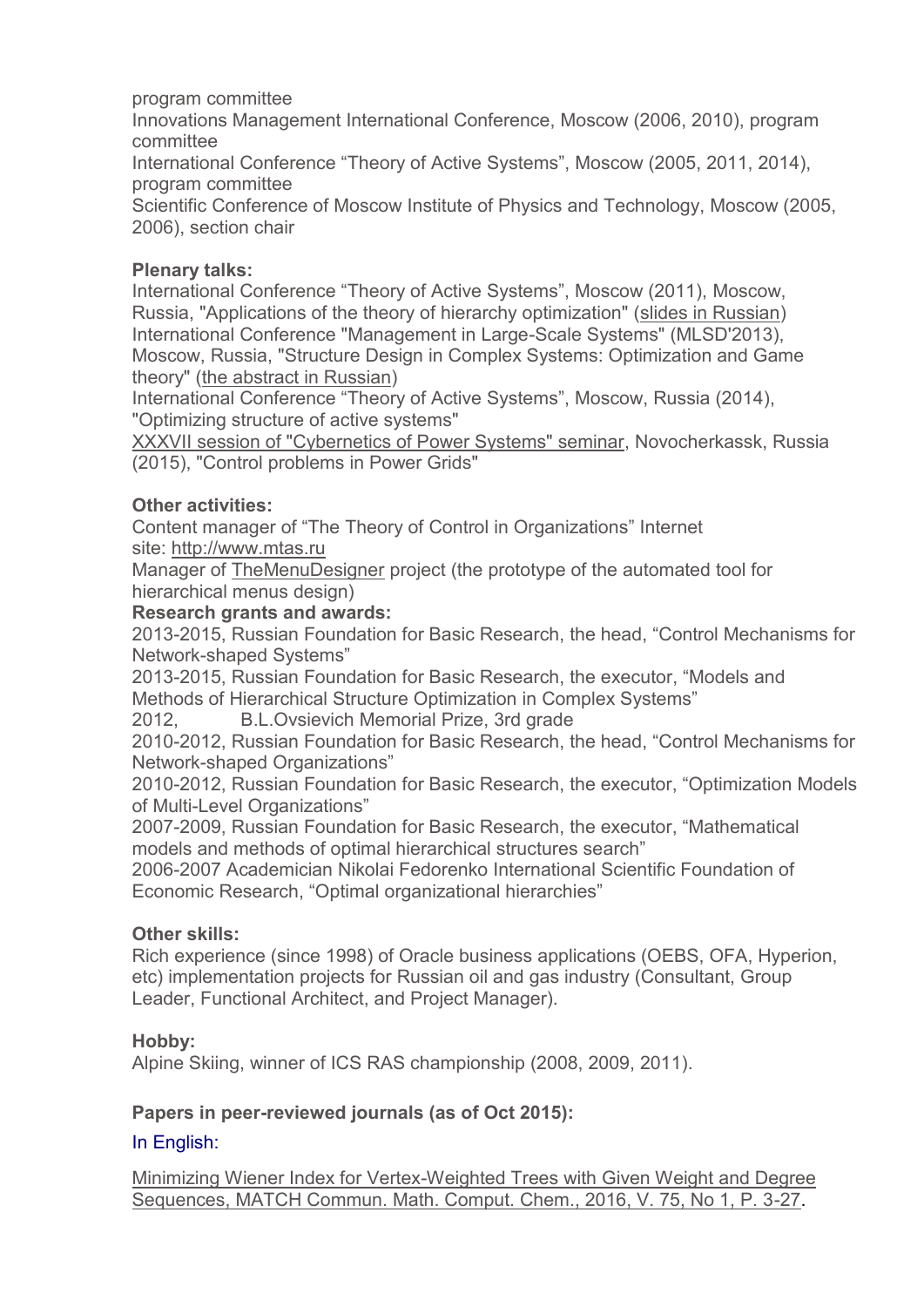[\(with O. Miloserdov\) Simple Alcohols with the Lowest Normal Boiling Point Using](http://www.mtas.ru/search/search_results.php?publication_id=20123)  [Topological Indices, MATCH Commun. Math. Comput. Chem. 2016, V. 75, No 1 P. 29-](http://www.mtas.ru/search/search_results.php?publication_id=20123) [56.](http://www.mtas.ru/search/search_results.php?publication_id=20123)

[\(with C. Magnant, P. Salehi Nowbandegani, I. Gutman\) ABC Index of Trees with Fixed](http://www.mtas.ru/search/search_results.php?publication_id=20114)  [Number of Leaves, MATCH Commun. Math. Comput. Chem., V. 74, No 3. P. 697-701.](http://www.mtas.ru/search/search_results.php?publication_id=20114)

[\(with T. Reti\) Note on Minimizing Degree-Based Topological Indices of Trees with Given](http://www.mtas.ru/search/search_results.php?publication_id=19415)  [Number of Pendent Vertices // MATCH Commun. Math. Comput. Chem. 2014. V. 72,](http://www.mtas.ru/search/search_results.php?publication_id=19415)  [No 3. pp. 633-639.](http://www.mtas.ru/search/search_results.php?publication_id=19415)

[\(with](http://www.mtas.ru/search/search_results.php?publication_id=19247) [I. O.](http://www.mtas.ru/search/search_results.php?publication_id=19247) [Volkova,](http://www.mtas.ru/search/search_results.php?publication_id=19247) [E. A.](http://www.mtas.ru/search/search_results.php?publication_id=19247) [Salnikova\) Active consumer: Optimization problems of power](http://www.mtas.ru/search/search_results.php?publication_id=19247)  [consumption and self-generation // Automation and Remote Control, 2014, Volume 75,](http://www.mtas.ru/search/search_results.php?publication_id=19247)  [Issue 3. P. 551-562. \(translation from Russian\)](http://www.mtas.ru/search/search_results.php?publication_id=19247)

[\(with I. Gutman\) Degree-based topological indices: Optimal trees with given number of](http://www.mtas.ru/search/search_results.php?publication_id=19296)  [pendents // Applied Mathematics and Computation. V. 240, 1 August 2014, P. 387](http://www.mtas.ru/search/search_results.php?publication_id=19296)– [398.](http://www.mtas.ru/search/search_results.php?publication_id=19296)

[Minimizing Degree-Based Topological Indices for Trees with Given Number of Pendent](http://www.mtas.ru/search_results.php?publication_id=19138)  [Vertices // MATCH Commun. Math. Comput. Chem. 2014. V. 71, No 1. P. 33-46.](http://www.mtas.ru/search_results.php?publication_id=19138)

[\(with A.I. Danilenko\) Semantic-aware optimization of user interface menus // Automation](http://www.mtas.ru/search_results.php?publication_id=19096)  [and Remote Control, August 2013, Volume 74, Issue 8, pp 1399-1411 \(translation from](http://www.mtas.ru/search_results.php?publication_id=19096)  [Russian\).](http://www.mtas.ru/search_results.php?publication_id=19096)

[\(with V.N. Burkov, N.A. Korgin, and D.A. Novikov\) Integrated Mechanisms of](http://www.mtas.ru/search_results.php?publication_id=19037)  [Organizational Behavior Control // Advances in Systems Science and Application. 2013.](http://www.mtas.ru/search_results.php?publication_id=19037)  [Vol. 13. № 2. P. 1](http://www.mtas.ru/search_results.php?publication_id=19037) – 9.

[\(with V.N. Burkov, N.A. Korgin, and D.A. Novikov\) Mechanisms of Organizational](http://www.mtas.ru/search_results.php?publication_id=19036)  [Behavior Control: A Survey // Advances in Systems Science and Application. 2013. Vol.](http://www.mtas.ru/search_results.php?publication_id=19036)  [13. № 1.](http://www.mtas.ru/search_results.php?publication_id=19036) P. 1 – 13.

[Optimal hierarchies of control for cost functions presentable as sum of homogenous](http://www.mtas.ru/search/search_results.php?publication_id=18027)  [functions / Automation and Remote Control. V. 71, No. 9, 2010. pp 1913-1926.](http://www.mtas.ru/search/search_results.php?publication_id=18027)  [\(translation from Russian\)](http://www.mtas.ru/search/search_results.php?publication_id=18027)

[Algorithms to Construct Suboptimal Organization Hierarchies // Automation and Remote](http://www.mtas.ru/search_results.php?publication_id=17993)  [Control. V. 70, No 1, pp 147-162, 2009. \(translation from Russian\)](http://www.mtas.ru/search_results.php?publication_id=17993)

[Mathematical Models of Formation of Rational Organizational Hierarchies // Automation](http://www.mtas.ru/search_results.php?publication_id=17990)  [and Remote Control. V. 69, No 9, pp 1552-1575, 2008. \(translation from Russian\)](http://www.mtas.ru/search_results.php?publication_id=17990)

[The Search for Optimal Organizational Hierarchies with Homogeneous Manager Cost](http://www.mtas.ru/search_results.php?publication_id=17988)  [Functions // Automation and Remote Control. V. 69, No 1, pp 89-104, 2008. \(translation](http://www.mtas.ru/search_results.php?publication_id=17988)  [from Russian\)](http://www.mtas.ru/search_results.php?publication_id=17988)

[Control of Organizational Systems with Network Interaction of Agents. II. Stimulation](http://www.mtas.ru/search_results.php?publication_id=17992)  [Problems // Automation and Remote Control. V. 65, No 9, pp 1470-1485, 2004.](http://www.mtas.ru/search_results.php?publication_id=17992)  [\(translation from Russian\)](http://www.mtas.ru/search_results.php?publication_id=17992)

[Control of Organizational Systems with Network Interaction of Agents. I. A Review of](http://www.mtas.ru/search_results.php?publication_id=17991)  [Network Game Theory // Automation and Remote Control. V. 65, No 8, pp 1276-1291,](http://www.mtas.ru/search_results.php?publication_id=17991)  [2004. \(translation from Russian\)](http://www.mtas.ru/search_results.php?publication_id=17991)

[Structure of the Optimal Organization of a Continuum of Executives // Automation and](http://www.mtas.ru/search_results.php?publication_id=17987)  [Remote Control. V. 63, No 12, pp 1966-1979, 2002. \(translation from Russian\)](http://www.mtas.ru/search_results.php?publication_id=17987)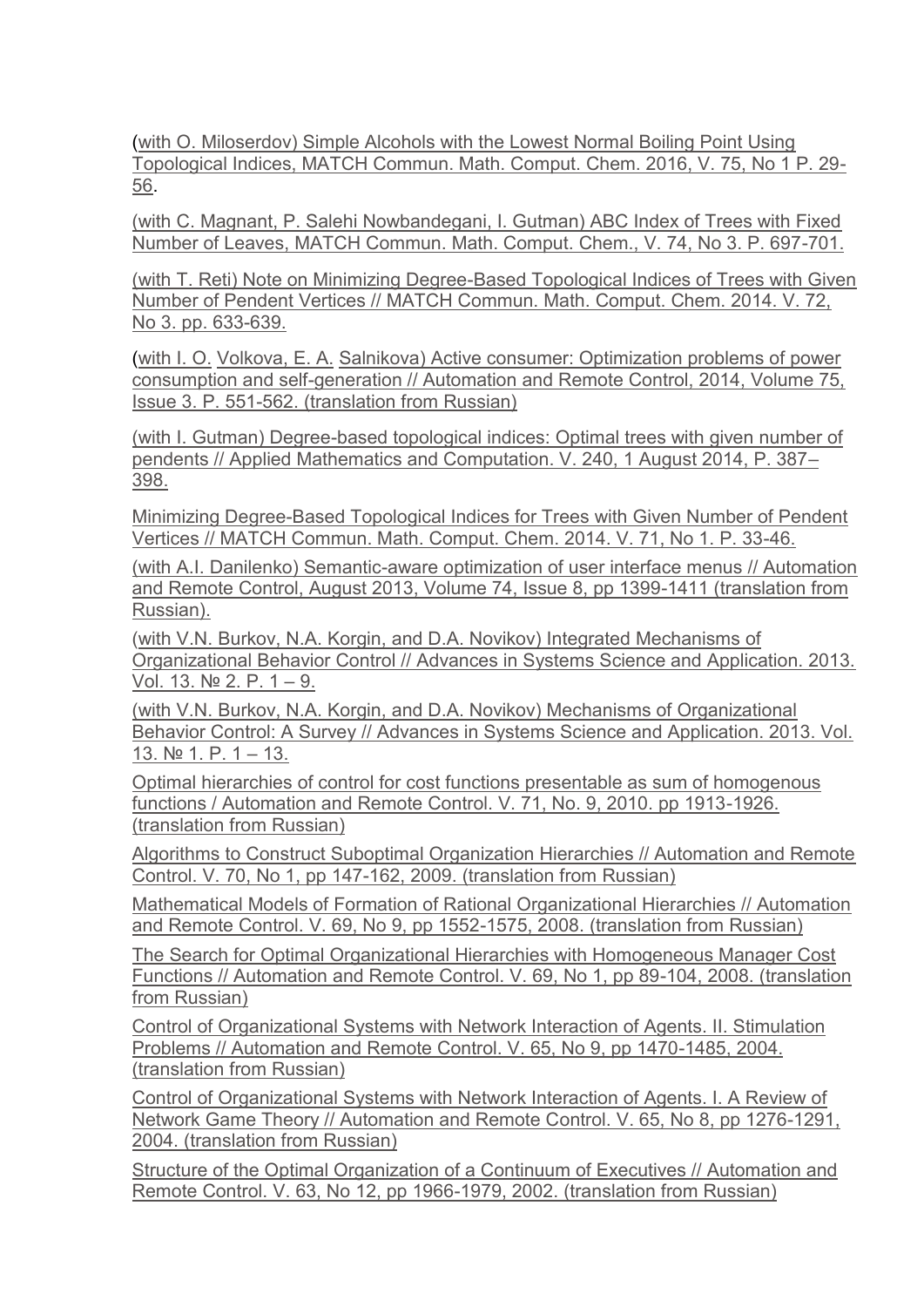[\(with Karavaev A. P.\) Coordination of Interests in the Matrix Control Structures //](http://www.mtas.ru/search_results.php?publication_id=17989)  [Automation and Remote Control. V. 62, No 10, pp 1658-1672, 2001. \(translation from](http://www.mtas.ru/search_results.php?publication_id=17989)  [Russian\)](http://www.mtas.ru/search_results.php?publication_id=17989)

*Click [here](http://www.mtas.ru/search_form.php?arrFilter_ff%5BNAME%5D=&arrFilter_ff%5BTAGS%5D=&arrFilter_pf%5Bautor_text1%5D=goubko&arrFilter_pf%5Btype%5D=38&arrFilter_pf%5Bstatus%5D=36&arrFilter_pf%5Bshort%5D=Y&set_filter=%CD%E0%E9%F2%E8&set_filter=Y) to see the current list.*

#### In Russian:

[\(с](http://www.mtas.ru/search/search_results.php?publication_id=19173) [И.О.](http://www.mtas.ru/search/search_results.php?publication_id=19173) [Волковой, Е.А. Сальниковой\) Активный потребитель: задача оптимизации](http://www.mtas.ru/search/search_results.php?publication_id=19173)  [потребления электроэнергии и собственной генерации // Проблемы управления.](http://www.mtas.ru/search/search_results.php?publication_id=19173)  [2013. №6. С. 53](http://www.mtas.ru/search/search_results.php?publication_id=19173)-61.

[\(совместно с А.И. Даниленко\) Оптимизация пользовательских меню с учётом](http://www.mtas.ru/search/search_results.php?publication_id=18742)  [семантического качества // Проблемы управления. 2012. № 2. С. 53](http://www.mtas.ru/search/search_results.php?publication_id=18742)-63.

[\(совместно с В.Н. Бурковым, Н.А. Коргиным, Д.А. Новиковым\) Теория управления](http://www.mtas.ru/search/search_results.php?publication_id=18845)  [организационными системами и другие науки об управлении организациями //](http://www.mtas.ru/search/search_results.php?publication_id=18845)  [Проблемы управления. 2012. № 4. С. 2](http://www.mtas.ru/search/search_results.php?publication_id=18845)-10.

[\(совместно с В.Н. Бондариком, С.И. Ивановой\) Математическая модель](http://www.mtas.ru/search/search_results.php?publication_id=18865)  [оптимизации организационных структур стратегического развития // Экономика и](http://www.mtas.ru/search/search_results.php?publication_id=18865)  [менеджмент систем управления 3.1\(5\), 2012, С. 110](http://www.mtas.ru/search/search_results.php?publication_id=18865)-131.

[\(совместно с Н.В. Константиновой\) Многоканальные организационные структуры и](http://www.mtas.ru/search/search_results.php?publication_id=18734)  [внедрение информационных систем управления // Системы управления и](http://www.mtas.ru/search/search_results.php?publication_id=18734)  [информационные технологии, №1\(](http://www.mtas.ru/search/search_results.php?publication_id=18734)47), 2012. – С. 50-55.

[\(совместно с](http://www.mtas.ru/search/search_results.php?publication_id=18728) [Н. А.](http://www.mtas.ru/search/search_results.php?publication_id=18728) [Коргиным,](http://www.mtas.ru/search/search_results.php?publication_id=18728) [Д. А.Новиковым\) Управление организационными](http://www.mtas.ru/search/search_results.php?publication_id=18728)  [системами: современные научные направления. // Проблемы теории и практики](http://www.mtas.ru/search/search_results.php?publication_id=18728)  [управления. № 12. 2011. С. 62](http://www.mtas.ru/search/search_results.php?publication_id=18728)-71.

[\(совместно с Даниленко А.И.\) Математическая модель оптимизации структуры](http://www.mtas.ru/search/search_results.php?publication_id=17996)  [иерархического меню. Проблемы управления. № 4, 2010. С. 49](http://www.mtas.ru/search/search_results.php?publication_id=17996)-58.

[Оптимальные иерархии управления для функций затрат, представимых в виде](http://www.mtas.ru/search_results.php?publication_id=17795)  [суммы однородных функций // Проблемы управления, 2009. №3. С. 44](http://www.mtas.ru/search_results.php?publication_id=17795)-53.

[Алгоритмы построения субоптимальных организационных иерархий / Автоматика](http://www.mtas.ru/search_results.php?publication_id=5318)  [и телемеханика. 2009. №1. C. 162](http://www.mtas.ru/search_results.php?publication_id=5318)-179.

Математические модели формирования рациональных организационных [иерархий // Автоматика и телемеханика, №9, 2008. С. 114](http://www.mtas.ru/search_results.php?publication_id=3239)-139.

[Поиск оптимальных организационных иерархий при однородных функциях затрат](http://www.mtas.ru/search_results.php?publication_id=3200)  [менеджеров // Автоматика и телемеханика, №1, 2008. С. 97](http://www.mtas.ru/search_results.php?publication_id=3200)-113.

[\(совместно с Баскаковым А.С., Семеновым П.И.\) Модель выбора оптимальной](http://www.mtas.ru/search_results.php?publication_id=2979)  [древовидной иерархии // Системы управления и информационные технологии,](http://www.mtas.ru/search_results.php?publication_id=2979)  [№1.1\(23\), 2006. С. 20](http://www.mtas.ru/search_results.php?publication_id=2979)-22.

[Управление организационными системами с сетевым взаимодействием агентов.](http://www.mtas.ru/search_results.php?publication_id=2616)  [Часть 2. Задачи стимулирования. // Автоматика и телемеханика. №9. 2004. С. 131](http://www.mtas.ru/search_results.php?publication_id=2616)- [148.](http://www.mtas.ru/search_results.php?publication_id=2616)

[Управление организационными системами с сетевым взаимодействием агентов.](http://www.mtas.ru/search_results.php?publication_id=2614)  [Часть 1. Обзор теории сетевых игр. // Автоматика и телемеханика. №8. 2004. С.](http://www.mtas.ru/search_results.php?publication_id=2614)  [115-132.](http://www.mtas.ru/search_results.php?publication_id=2614)

Модель формирования бизнес-[схем в транснациональных корпорациях //](http://www.mtas.ru/search_results.php?publication_id=2529)  [Системы управления и информационные](http://www.mtas.ru/search_results.php?publication_id=2529) технологии, 2003, 1-2(12), C. 44-48.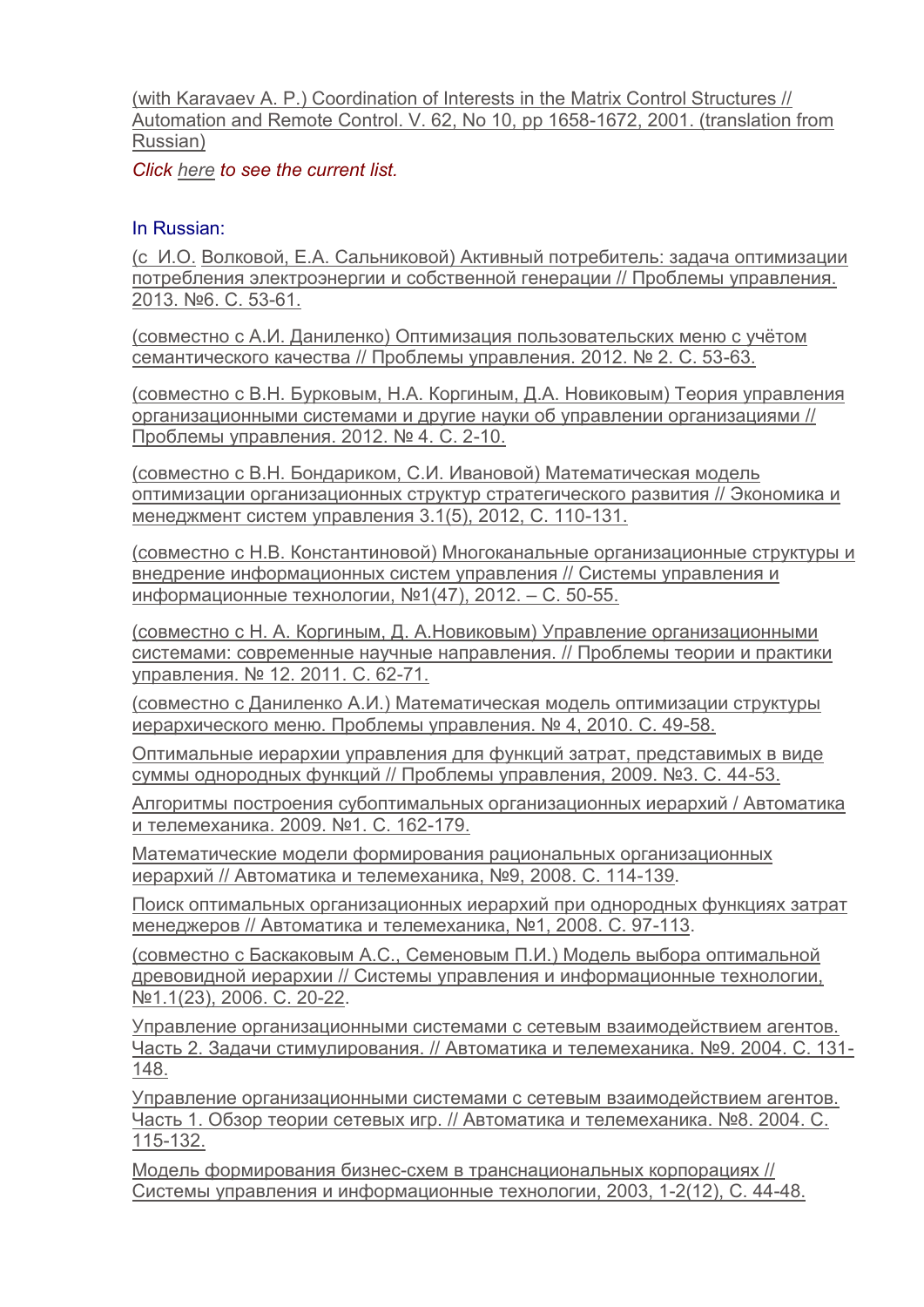[Структура оптимальной организации континуума исполнителей // Автоматика и](http://www.mtas.ru/search_results.php?publication_id=1648)  [телемеханика. 2002. № 12. С. 116 –](http://www.mtas.ru/search_results.php?publication_id=1648) 130.

[\(с Караваевым А.П.\) Согласование интересов в матричных структурах управления](http://www.mtas.ru/search_results.php?publication_id=2482)  [// Автоматика и телемеханика. №10. 2001.](http://www.mtas.ru/search_results.php?publication_id=2482)

*Click [here](http://www.mtas.ru/search_form.php?arrFilter_ff%5BNAME%5D=&arrFilter_ff%5BTAGS%5D=&arrFilter_pf%5Bautor_text1%5D=%E3%F3%E1%EA%EE%20%EC&arrFilter_pf%5Btype%5D=38&arrFilter_pf%5Bstatus%5D=36&arrFilter_pf%5Bshort%5D=Y&set_filter=%CD%E0%E9%F2%E8&set_filter=Y) to see the current list.*

# **Books and chapters (as of Oct 2015):**

## In English:

A co-author in ["Burkov V., Goubko M., Korgin N., Novikov D. Introduction to Theory of](http://www.crcpress.com/product/isbn/9781498714235)  Control in Organizations. - [Boca Raton: CRC Press, 2015."](http://www.crcpress.com/product/isbn/9781498714235)

A co-author in "[Burkov V., Goubko M., Kondrat'ev V., Korgin N., Novikov D. Mechanism](http://mtas.ru/search/search_results.php?publication_id=19038)  [Design and Management: Mathematical Methods for Smart Organizations \(for](http://mtas.ru/search/search_results.php?publication_id=19038)  managers, academics and students). - [New York: Nova Publishers, 2013. \(Print and e](http://mtas.ru/search/search_results.php?publication_id=19038)[book\)"](http://mtas.ru/search/search_results.php?publication_id=19038) - the translation

of "Бурков В.Н. и др. Механизмы [управления](http://www.ozon.ru/context/detail/id/5684546/). М.: Ленанд.2011."

#### In Russian:

[Губко М.В. Модели и методы оптимизации иерархической структуры систем](http://www.mtas.ru/search/search_results.php?publication_id=19269)  [обработки информации. Дисс. на соискание степени д.ф.](http://www.mtas.ru/search/search_results.php?publication_id=19269)-м.н. - М: ИПУ РАН, 2014. - [370 с.](http://www.mtas.ru/search/search_results.php?publication_id=19269)

A chapter (together with Sergei Mishin) in ["Бурков. В.Н., Коргин Н.А., Новиков Д.А.](http://www.mtas.ru/search_results.php?publication_id=17417)  [Введение в теорию управления организационными системами: Учебник / Под ред.](http://www.mtas.ru/search_results.php?publication_id=17417)  Д.А. Новикова. - [М.: Книжный дом "ЛИБРОКОМ", 2009."](http://www.mtas.ru/search_results.php?publication_id=17417)

[Воронин А.А., Губко М.В., Мишин С.П., Новиков Д.А. Математические модели](http://www.mtas.ru/search_results.php?publication_id=3213)  [организаций: учебное пособие.](http://www.mtas.ru/search_results.php?publication_id=3213) -М.: ЛЕНАНД, 2008.

[Математические модели оптимизации иерархических структур.](http://www.mtas.ru/search_results.php?publication_id=3087) - М.: ЛЕНАНД, [2006.](http://www.mtas.ru/search_results.php?publication_id=3087)

[Управление организационными системами с коалиционным взаимодействием](http://www.mtas.ru/search_results.php?publication_id=1647)  [участников. М.: ИПУ РАН, 2003.](http://www.mtas.ru/search_results.php?publication_id=1647)

[Губко М.В., Новиков Д.А. Теория игр в управлении организационными системами.](http://www.mtas.ru/search_results.php?publication_id=1653)  [М.: Синтег, 2002.](http://www.mtas.ru/search_results.php?publication_id=1653)

Click [here](http://www.mtas.ru/search_form.php?arrFilter_ff%5BNAME%5D=&arrFilter_ff%5BTAGS%5D=&arrFilter_pf%5Bautor_text1%5D=%E3%F3%E1%EA%EE%20%EC&arrFilter_pf%5Btype%5D=35&arrFilter_pf%5Bstatus%5D=36&arrFilter_pf%5Bshort%5D=Y&set_filter=%CD%E0%E9%F2%E8&set_filter=Y) to see the current list.

#### **Selected proceedings and abstracts (as of Oct 2015):**

#### In English:

[\(with A. Varnavsky\) What Do Users Really Like in Menus: Building Menu Optimization](http://www.mtas.ru/search/search_results.php?publication_id=19914)  [Criterion, CHI 2015 Workshop on Principles, Techniques and Perspectives on](http://www.mtas.ru/search/search_results.php?publication_id=19914)  [Optimization and HCI](http://www.mtas.ru/search/search_results.php?publication_id=19914)

[Hierarchy optimization: theory and applications / Extended Abstracts of International](http://www.mtas.ru/search/search_results.php?publication_id=18843)  [Workshop "Networking games and management" \(NGM-2012, Petrozavodsk\).](http://www.mtas.ru/search/search_results.php?publication_id=18843)  [Petrozavodsk: KarRC](http://www.mtas.ru/search/search_results.php?publication_id=18843), 2012. С. 20-22.

[Model of supply network formation management / Collected abstracts of papers](http://www.mtas.ru/search/search_results.php?publication_id=18844)  [presented on the Sixth International Conference Game theory and Management. SPb.:](http://www.mtas.ru/search/search_results.php?publication_id=18844)  [Graduate School of Management SPbU. 2012. P. 91-92.](http://www.mtas.ru/search/search_results.php?publication_id=18844)